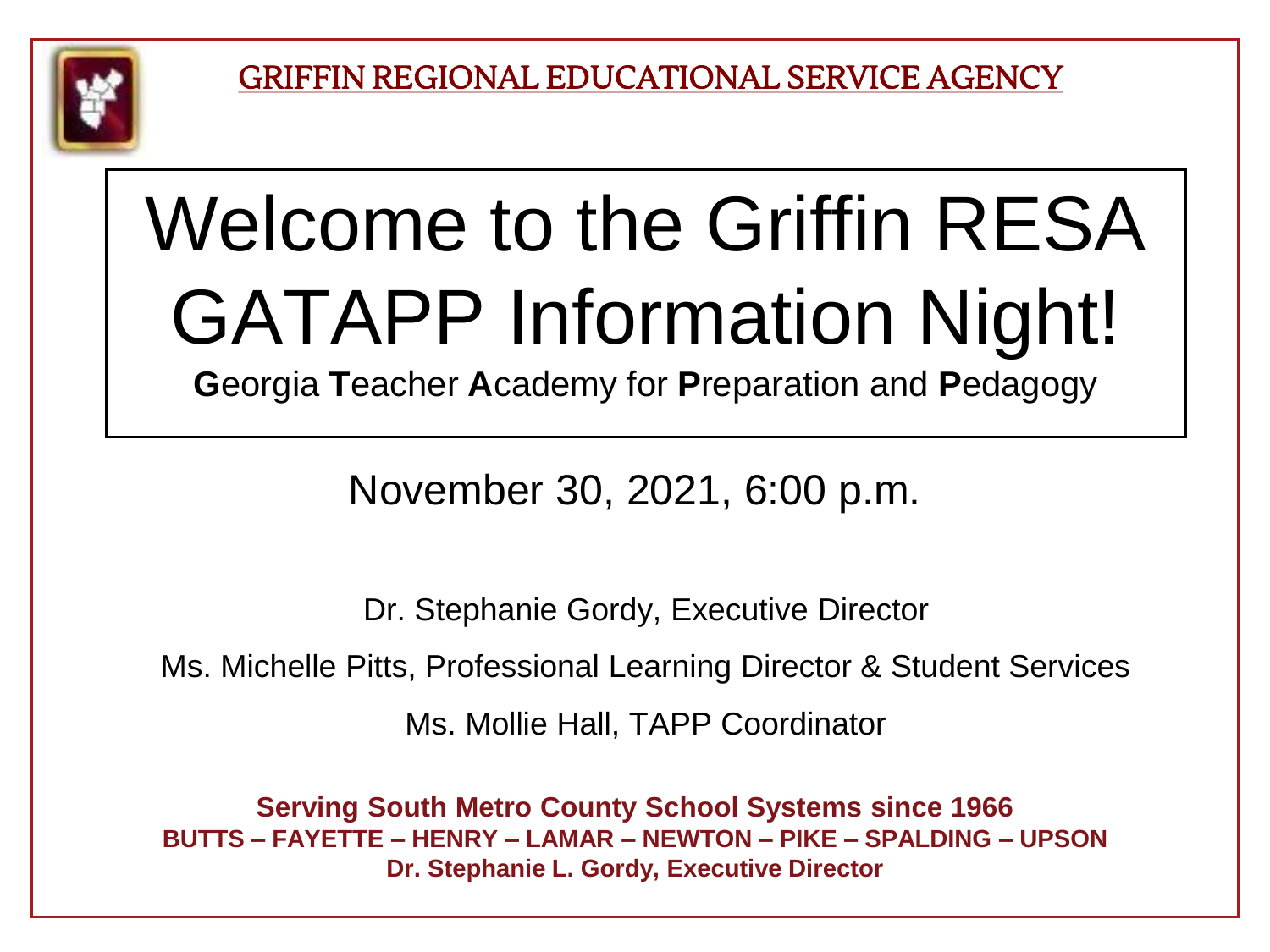



### **Dr. Stephanie Gordy, Executive Director**

**Serving South Metro County School Systems since 1966 BUTTS – FAYETTE – HENRY – LAMAR – NEWTON – PIKE – SPALDING – UPSON Dr. Stephanie L. Gordy, Executive Director**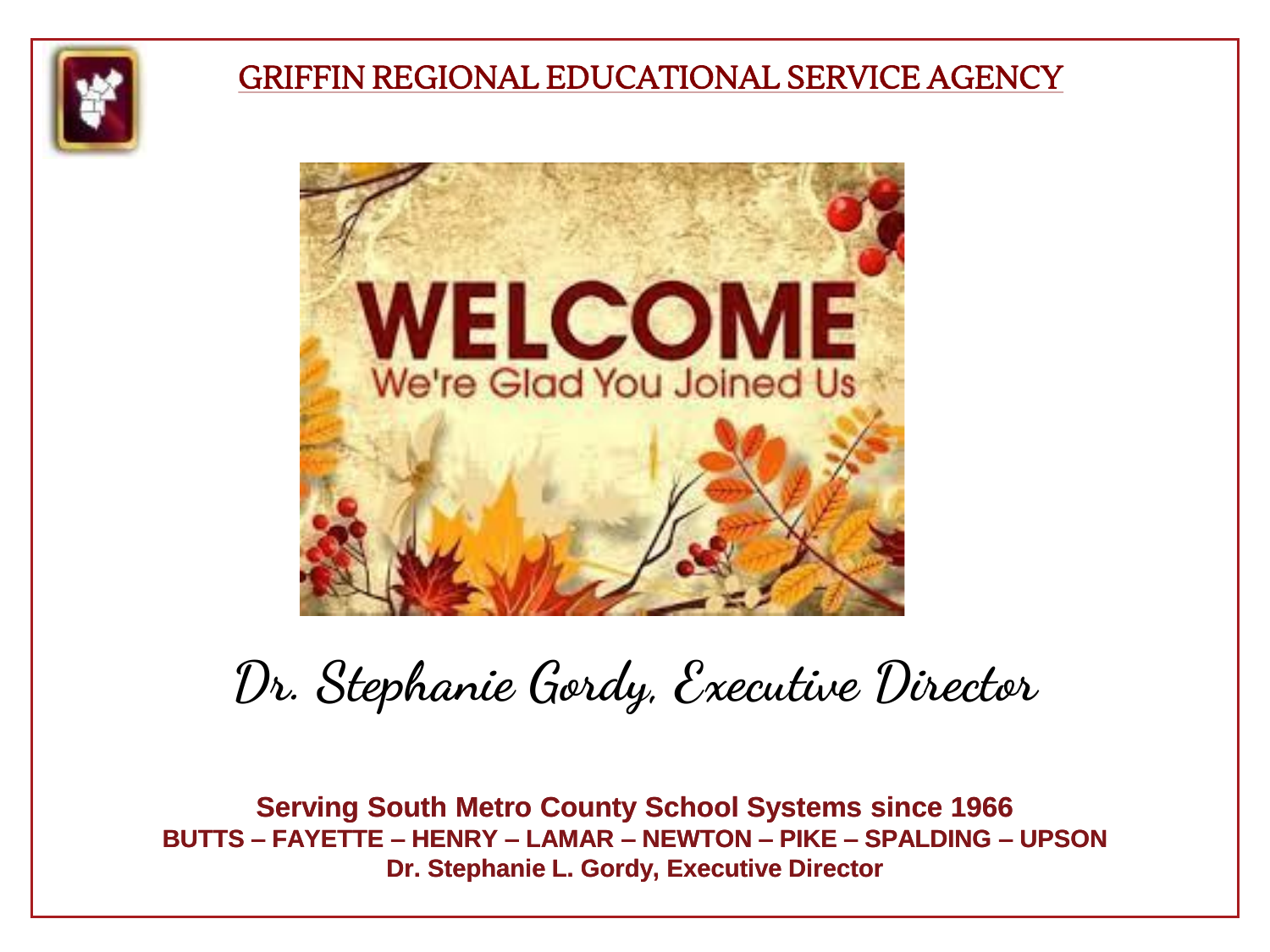

#### Griffin RESA TAPP Personnel

**Ms. Mollie Hall** TAPP Coordinator [mhall@griffinresa.net](mailto:mhall@griffinresa.net) 770-229-3247, ext. 209

#### **Alternative Certification Specialists**

#### **Dr. Debbie Collins Ms.**

**Shawana R. Griffin** 

[dcollins@griffinresa.net](mailto:dcollins@griffinresa.net) [sgriffin@griffinresa.net](mailto:sgriffin@griffinresa.net) 770-229-3247, ext. 214 770-229-

3247, ext. 236

#### **TAPP Field Supervisors Dr. Patti Hobby**

[phobby@griffinresa.net](mailto:phobby@griffinresa.net)

**Serving South Metro County School Systems since 1966 BUTTS – FAYETTE – HENRY – LAMAR – NEWTON – PIKE – SPALDING – UPSON Dr. Stephanie L. Gordy, Executive Director** Dr. Lynne DiNardo, Mr. Deary Li<u>lla</u> ed 3Mts, Garisti Peterman, Dr. Tim Tilley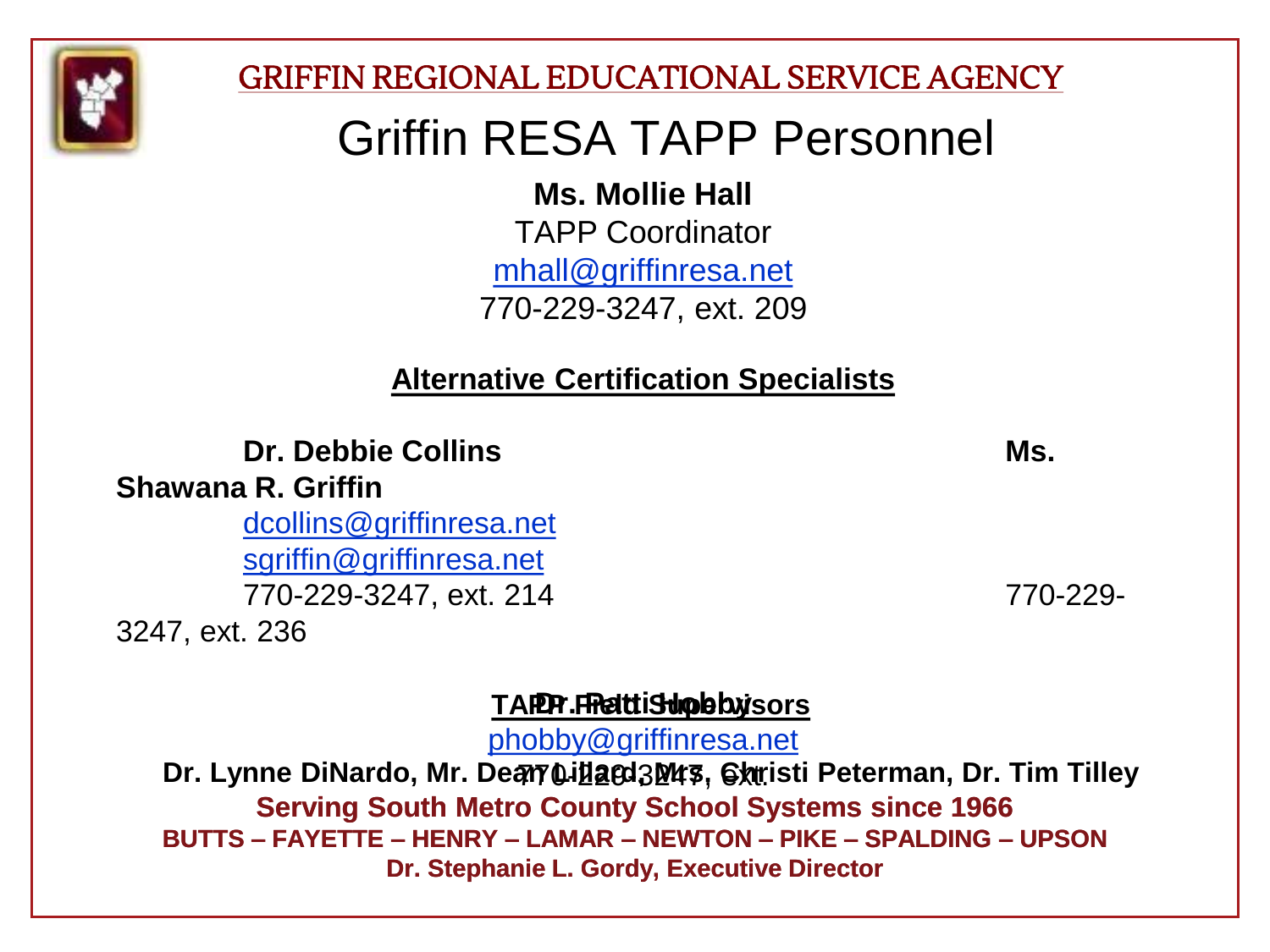

#### Griffin RESA TAPP Personnel

**Administrative Assistants**

**Ms. Cindy Darsey Ms. Karla Roberts** 

PL Administrative Assistant TAPP Administrative

Assistant

770-229-3247, ext. 217 770-229-3247, ext. 218

[cdarsey@griffinresa.net](mailto:cdarsey@griffinresa.net) [kroberts@griffinresa.net](mailto:kroberts@griffinresa.net)

All Questions: [TAPP@griffinresa.net](mailto:TAPP@griffinresa.net) or call 770-229-3247, ext. 209

**Serving South Metro County School Systems since 1966 BUTTS – FAYETTE – HENRY – LAMAR – NEWTON – PIKE – SPALDING – UPSON Dr. Stephanie L. Gordy, Executive Director**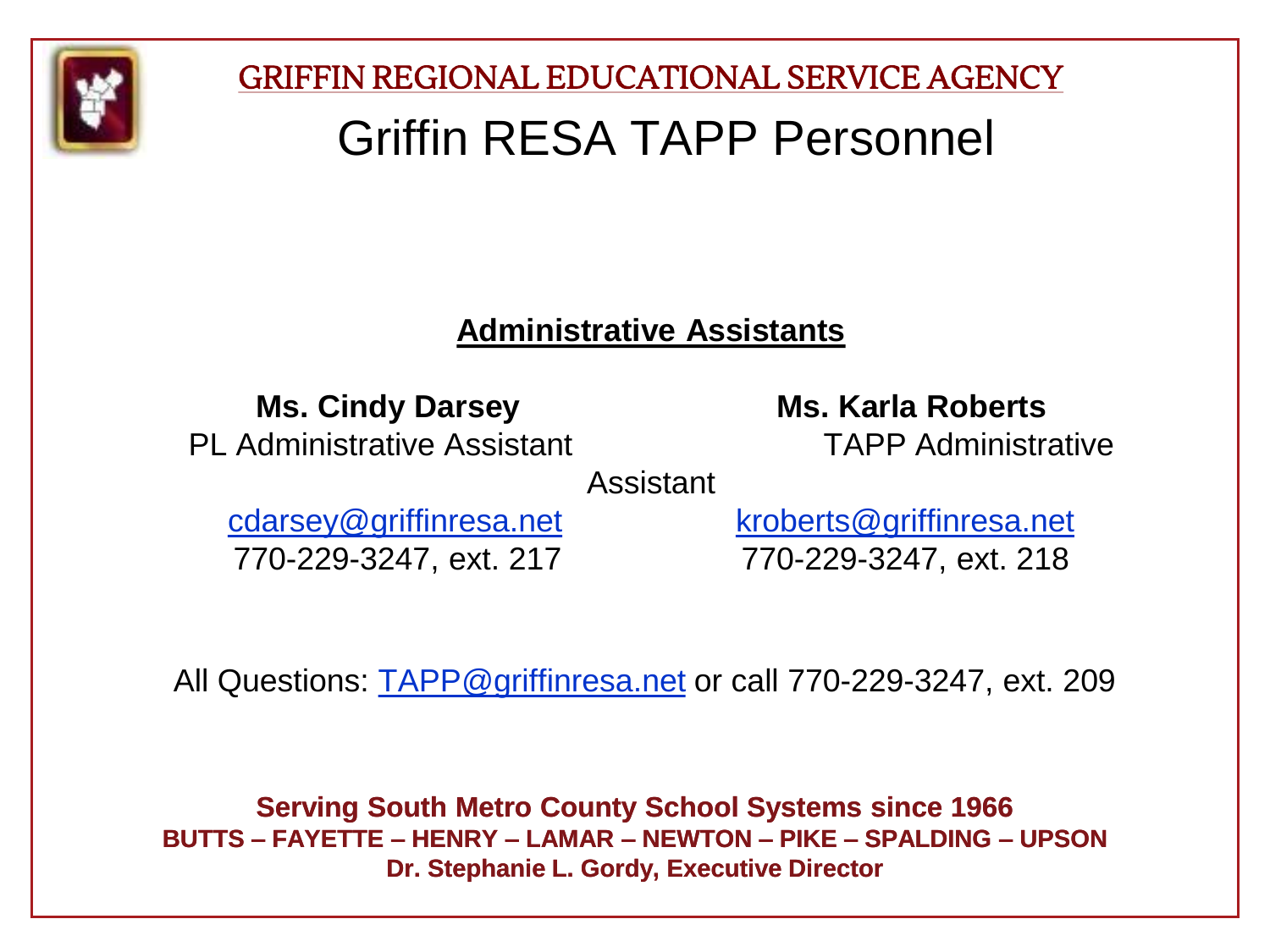### Georgia **T**eacher **A**cademy for **P**reparation and **P**edagogy (GATAPP)

An alternative (Non-Traditional) educator preparation program for those that did not complete the teacher certification requirement as part of their degree program.

Candidates teach in the classroom while simultaneously earning their teaching certificate.

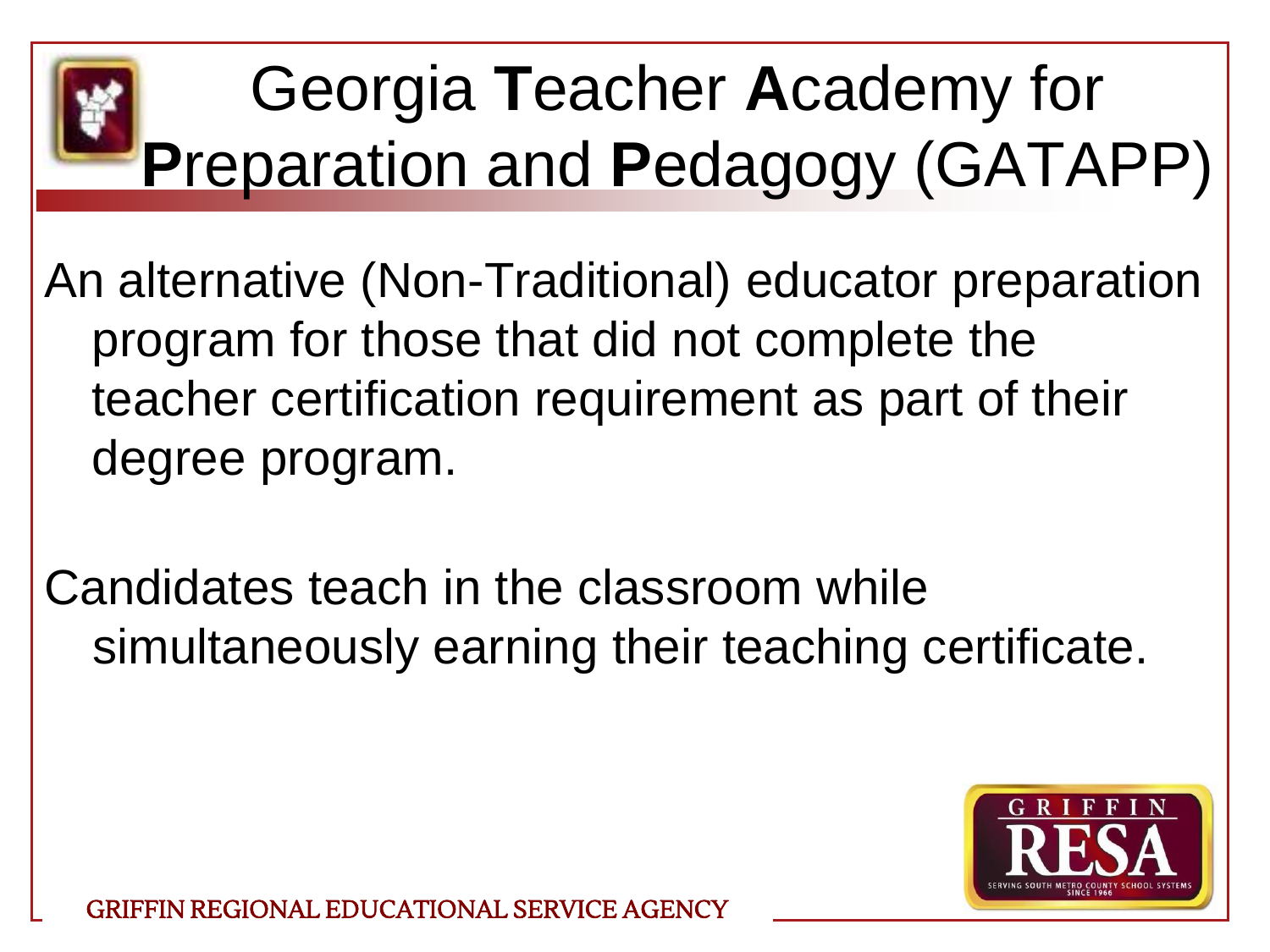### Georgia **T**eacher **A**cademy for **P**reparation and **P**edagogy (GATAPP)

- Helps address teacher shortage issues or to fill high need areas;
- Allows individuals with a Bachelor's degree or higher to earn teacher certification;
- Offered by various program providers throughout Georgia

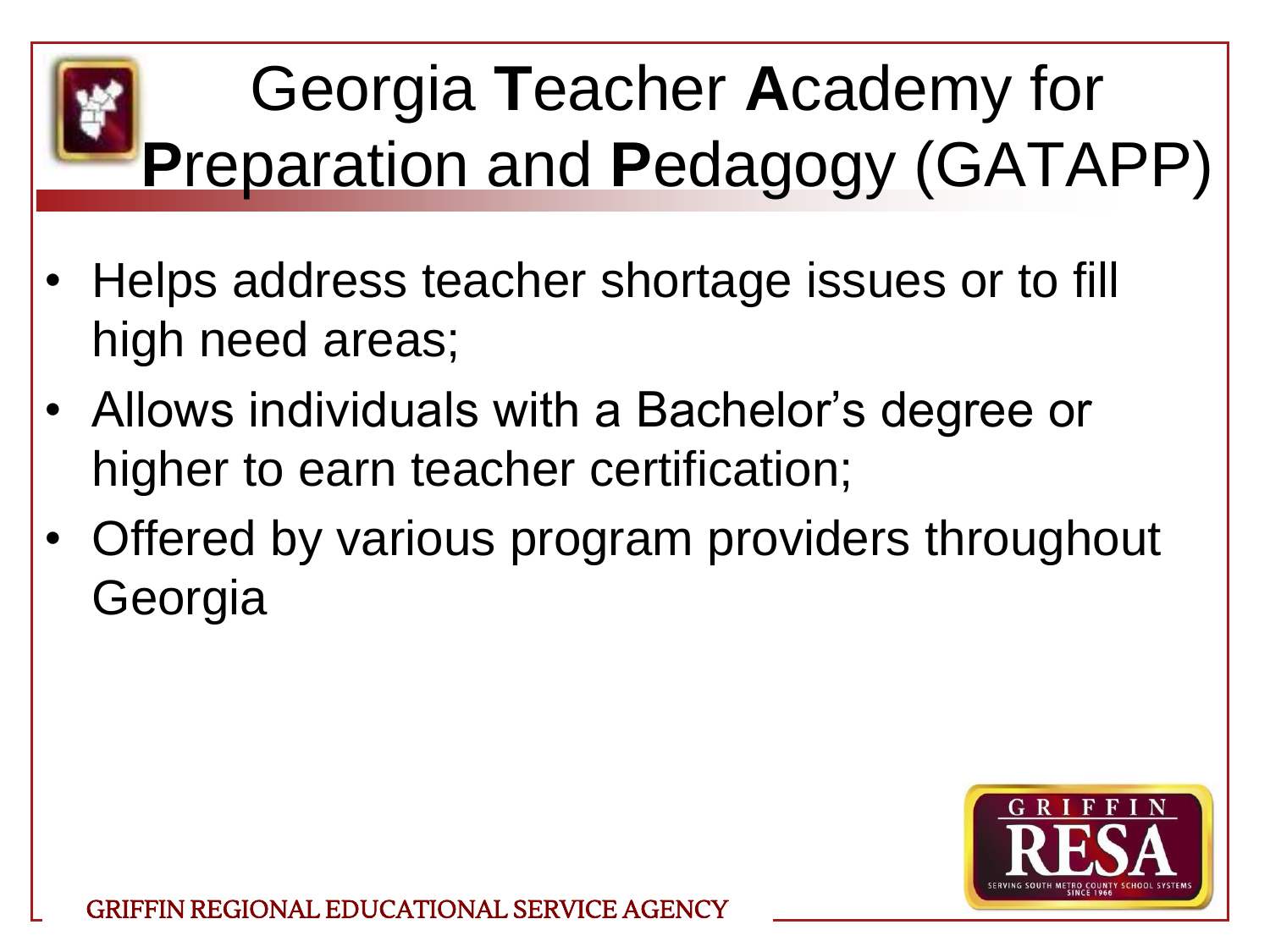

## Griffin RESA Member Systems

- Butts County
- Fayette County
- Henry County
- Lamar County
- Newton County
- Pike County
- Griffin Spalding **County**
- Thomaston Upson County

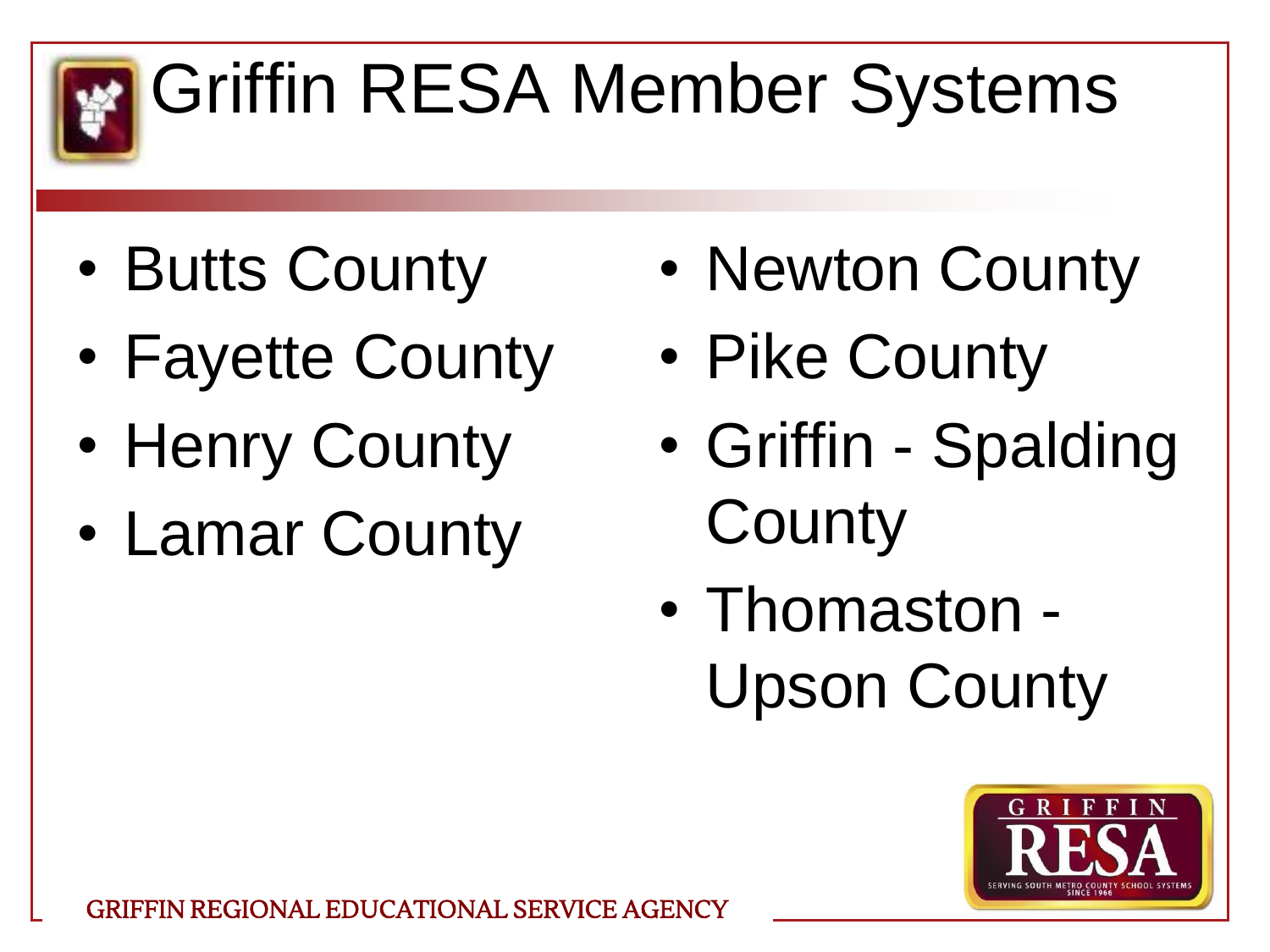

### Approved Certification Areas: Middle Grades (4-8)

- Language Arts
- Math
- Reading
- Science
- Social Studies



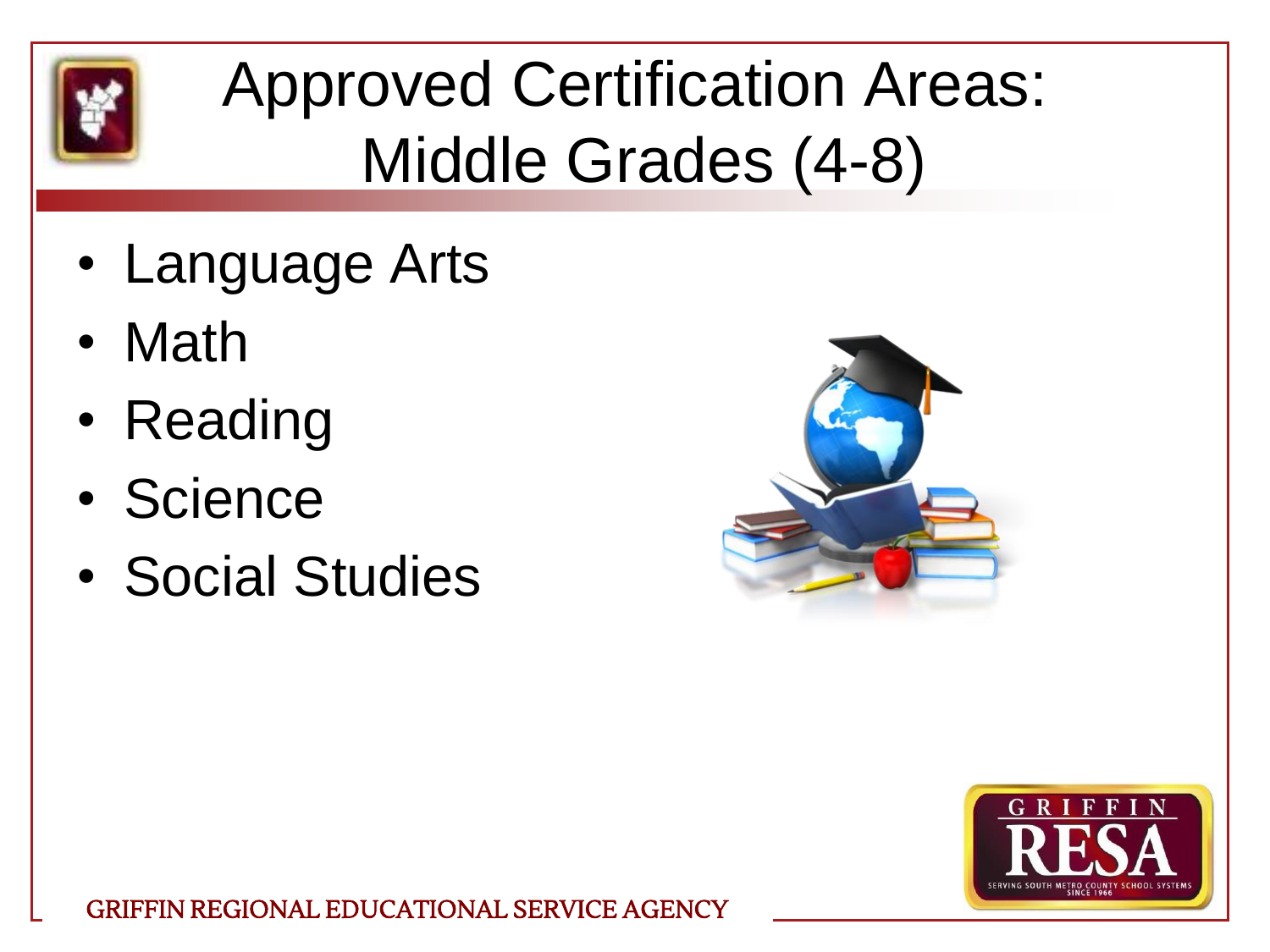

### Approved Certification Areas: Secondary Education (6-12)

- English
- Mathematics
- Science
- Social Studies
- Business Ed.



- Computer Science/Technology Ed.
- Family/Consumer Science
- Political Science

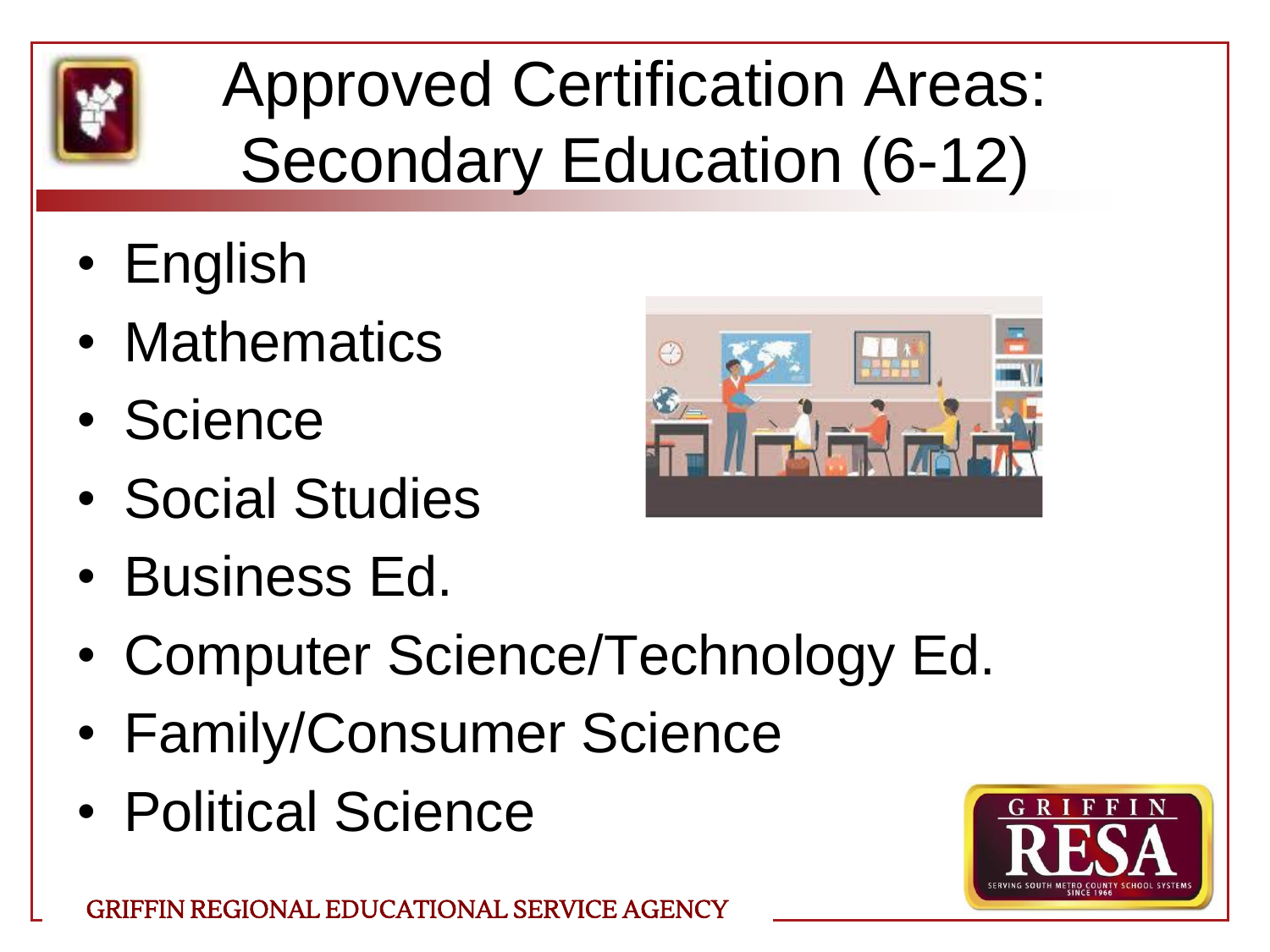

# Approved Certification Areas

- Elementary Education Certification (ECE)
- Elementary/SPED Dual Certification
- Elementary Education Add-on
- Special Education
	- General Curriculum
	- Adaptive Curriculum



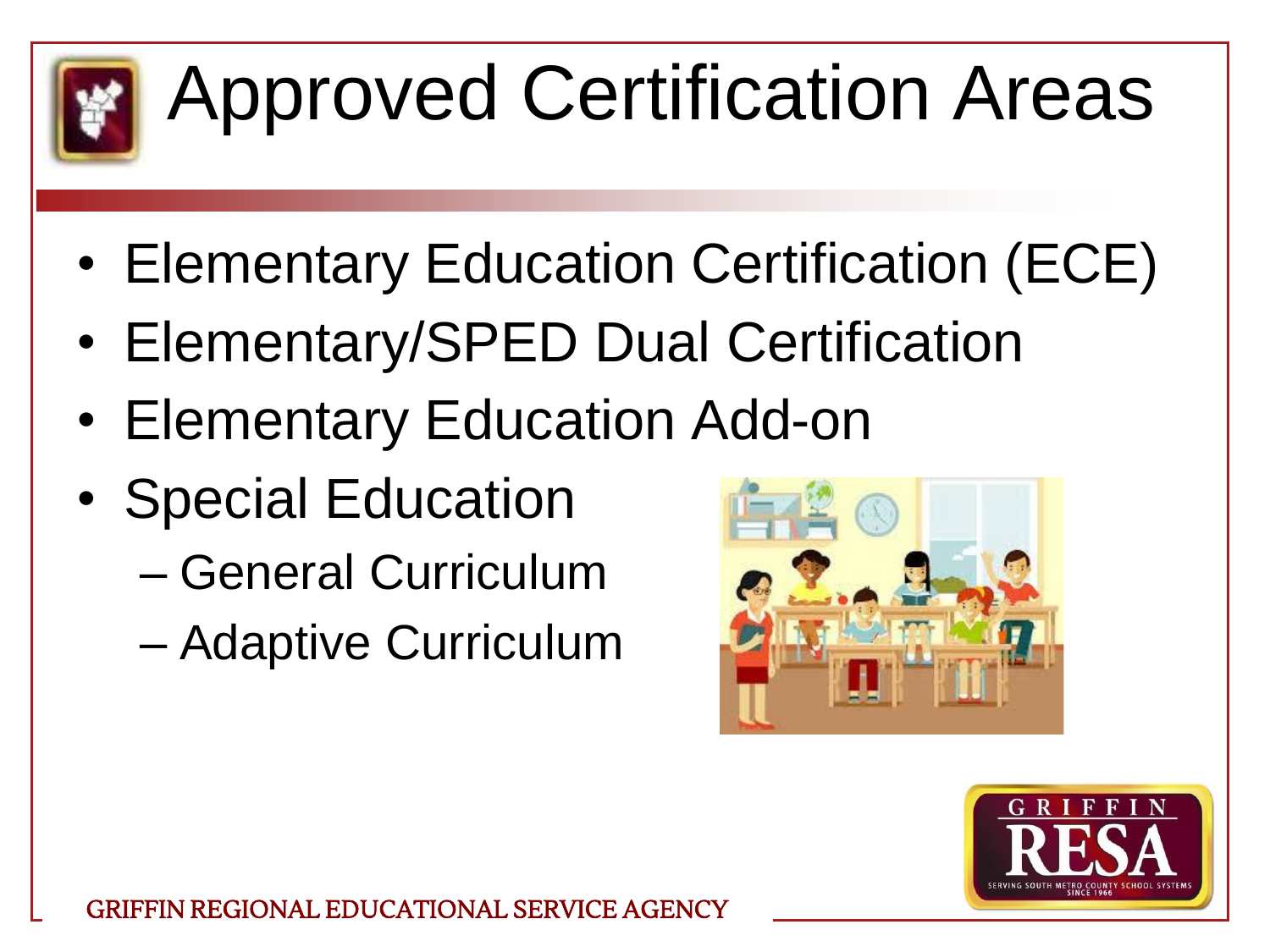

# Approved Certification Areas

- Foreign Languages
- ESOL
- Music
- Art
- Dance/Theater
- Heath/Physical Education
- CTAE (Career, Technical, and Agricultural Education)



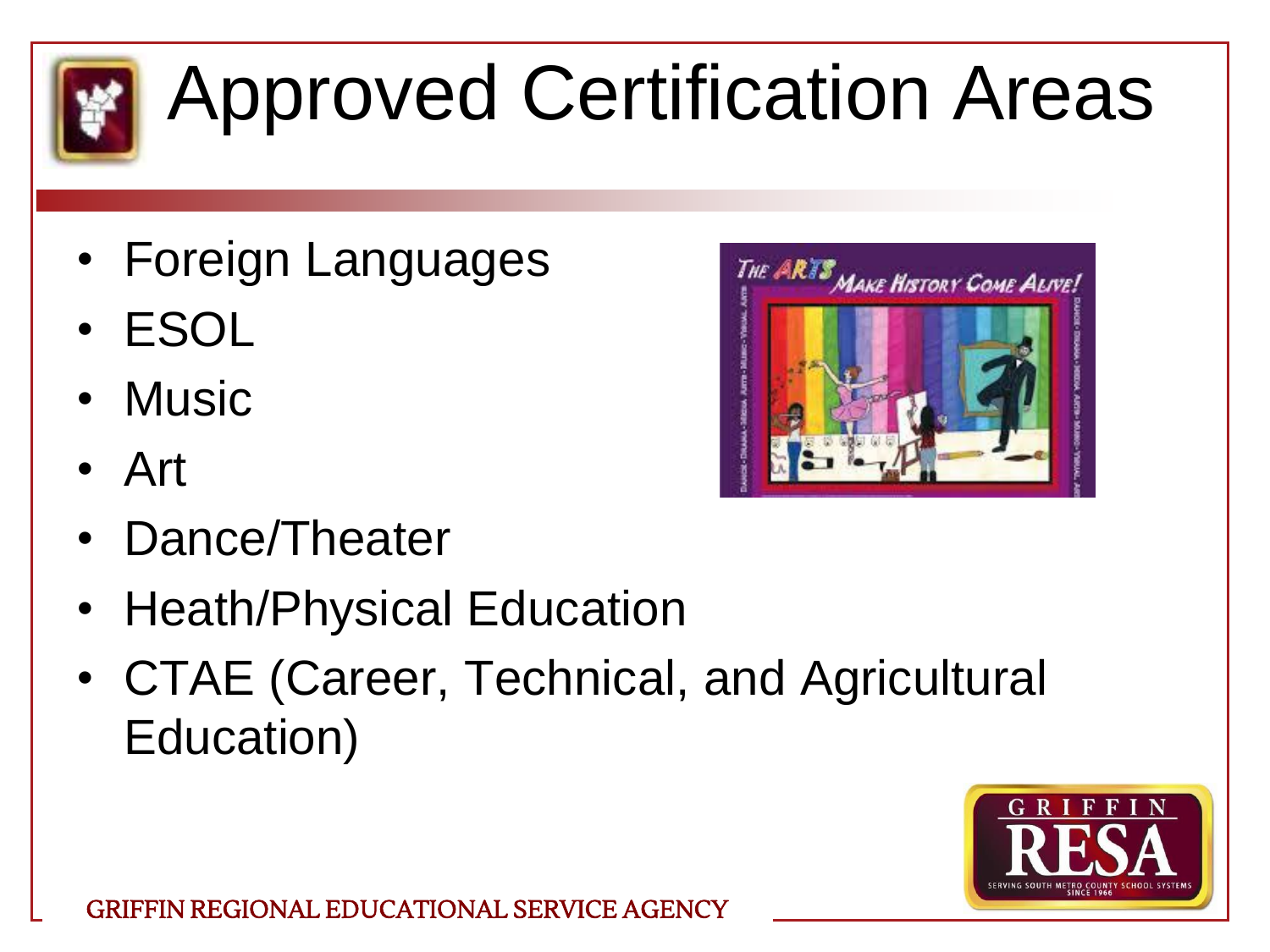

# TAPP Program Routes

- 1. Two years
- 2. One year with Requirements Met
- 3. One year for Elementary Education Add-on



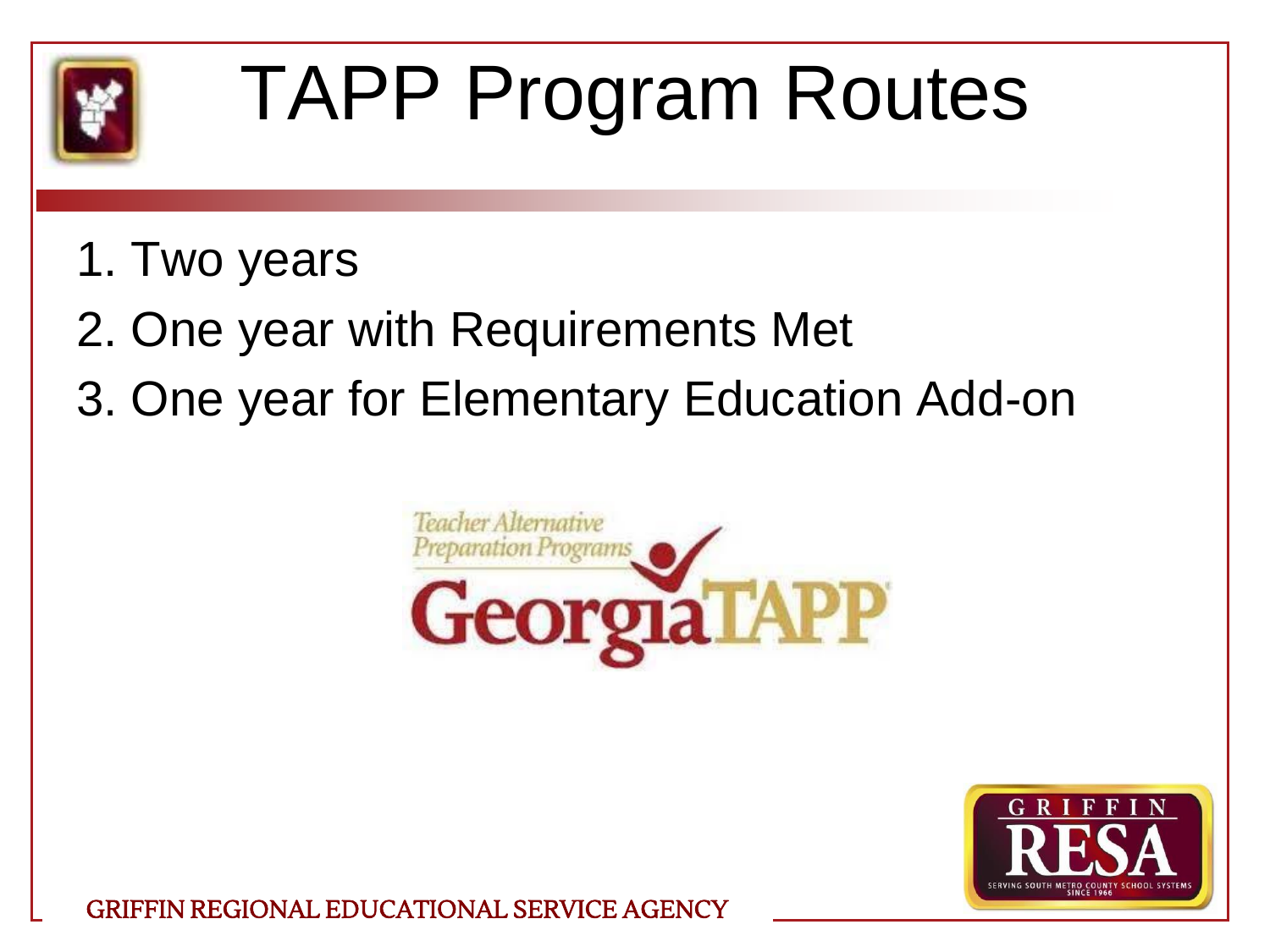

### TAPP Route #1

#### **Time Frame and Cost**

- **Two years**
- \$4,500 for Year 1 (System Payroll Deduction over 12 months of \$375 per month.)
- \$1,800 for Year 2 (System Payroll Deduction over 12 months of \$150 per month.)

#### **Requirements**

- Minimum of Bachelor's Degree
- Passing score GACE Program Admissions (PAA)

Can Exempt with Verbal/Math Test scores

- $SAT 1000$
- $ACT-43$
- $\cdot$  GRE 1030
- Passing score GACE II Content Assessment
- Passing score GACE Ethics #360

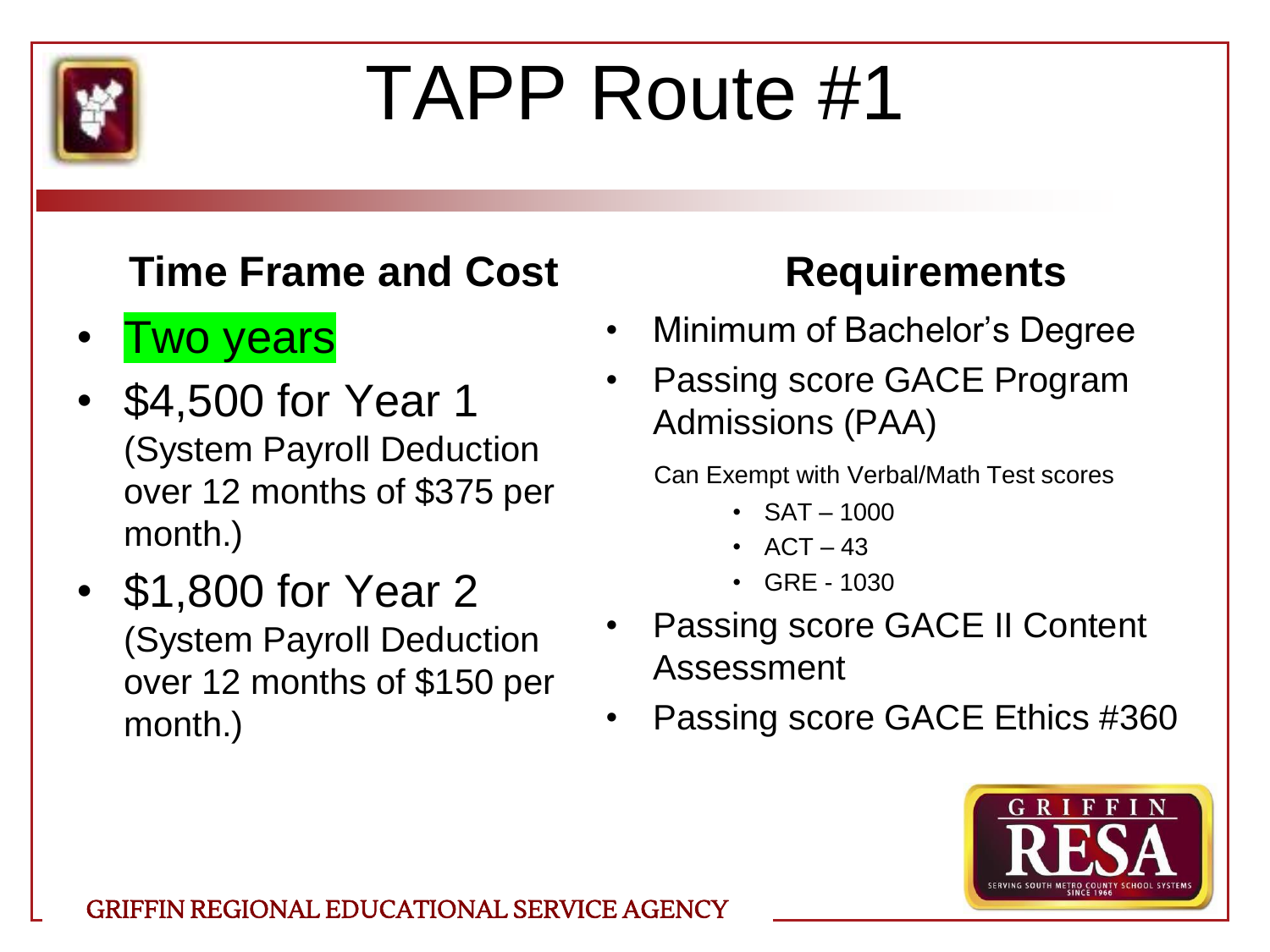

### TAPP Route #2

#### **Time Frame and Cost**

- **One year**
- \$4,500 (System Payroll Deduction over 12 months of \$375 per month.)

#### **Requirements**

- Meet Route 1 Requirements
- Any of these requirements:
	- Two or more years as a teacher of record in an accredited school
	- Master's Degree of **Education**
	- Receiving CTAE **Certification**

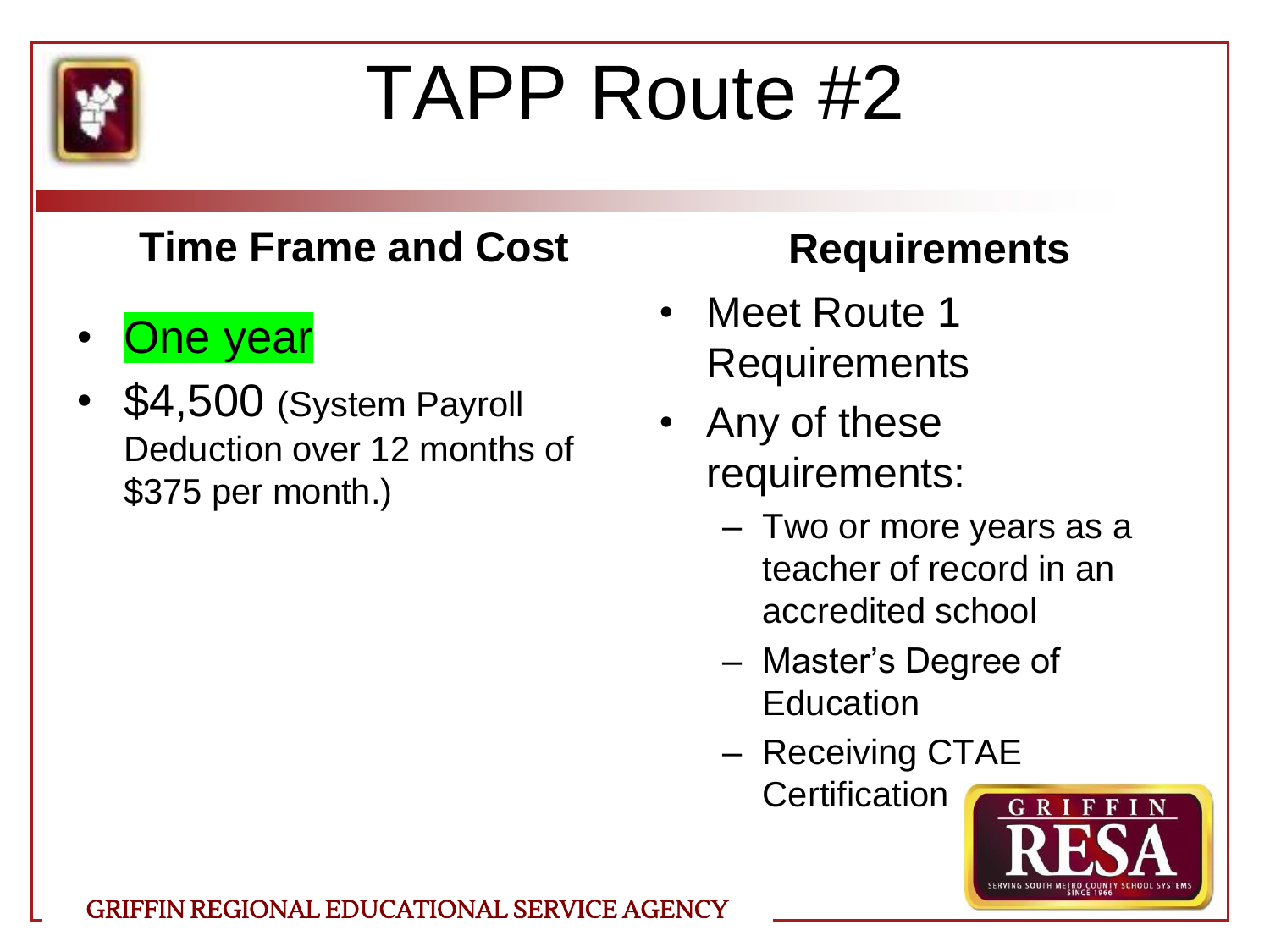

### TAPP Route #3 Elementary Add-on Certification

#### **Time Frame and Cost**

- **One year**
- \$2,400 (System Payroll Deduction over 12 months of \$200 per month.)

#### **Requirements**

- Meet GACE Program Admissions Requirements
- Pass GACE II in Early Childhood Education
- Hold a P-5 position with one of our member systems.
- Already hold a teaching certificate

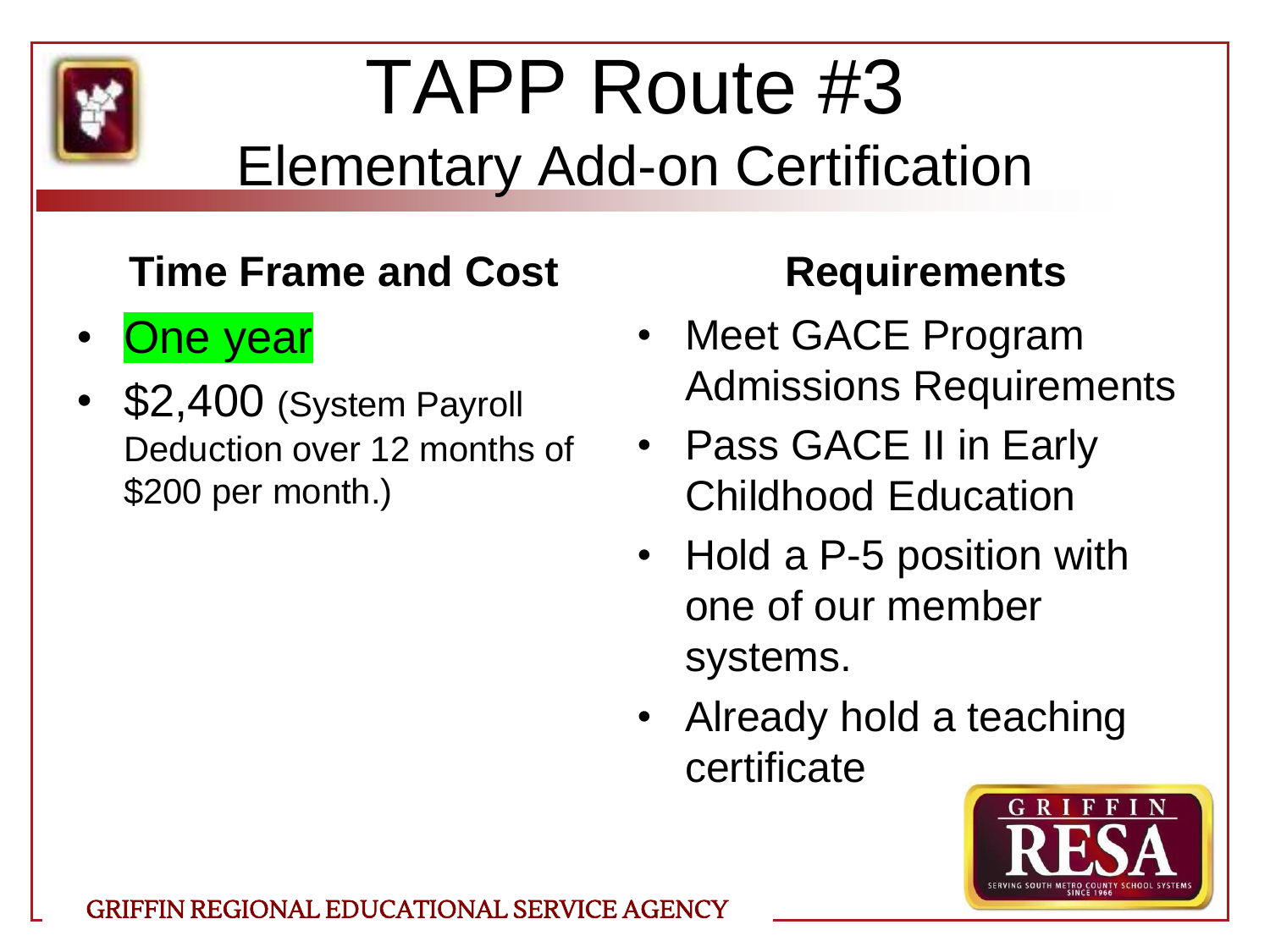

### Thank you to our member systems.

- Payroll Deduction through Systems
- This agreement with the systems will help alleviate the financial hardship on TAPP candidates.
- If a candidate withdraws from TAPP, he/she will be responsible for repayment to the system. We do not offer refunds for TAPP Tuition.

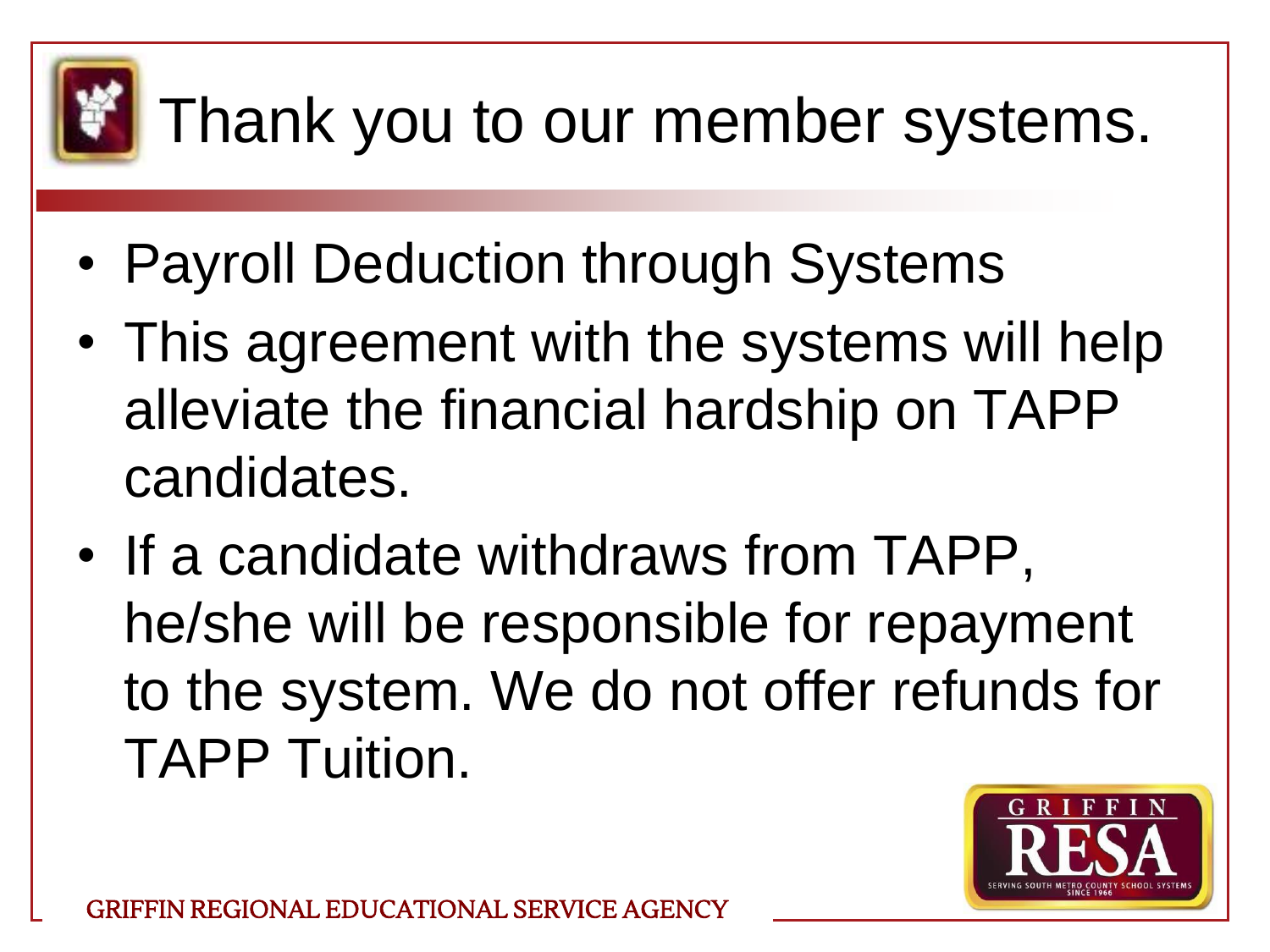

# TAPP Support

- Griffin RESA TAPP Field Supervisor
- School Based Mentor
- 7+ classroom observations with feedback from your support team each year
- 100+ hours of instruction
	- Classroom Management Differentiated Instruction
	- Curriculum Ethics/Professionalism
	- Assessment **Assessment Contract Contract Assessment Contract Contract Contract Contract Contract Contract Contract Contract Contract Contract Contract Contract Contract Contract Contract Contract Contract Contract Co** Education
	- Social/Emotional Learning Lesson Plannin

GRIFFIN REGIONAL EDUCATIONAL SERVICE AGENCY

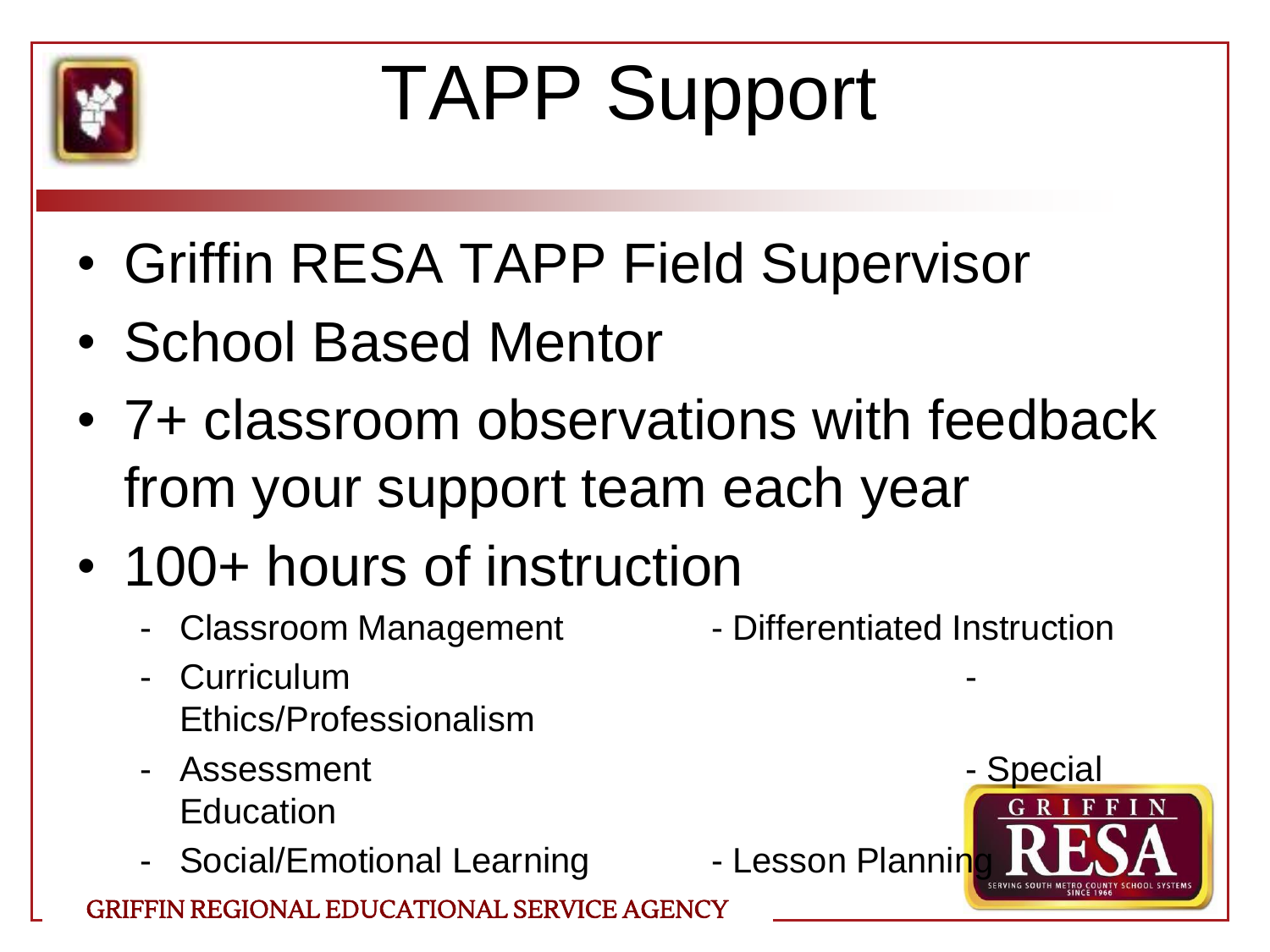

# Completion Requirements

- Proficient Portfolio and Griffin RESA Assessment of **Competencies**
- Proficient Observations by the TAPP Field Supervisor
- Proficient Observations by the Building Level Administrator
- Completed Classroom Observations by School Mentor.
- Completion of Required Coursework (See Slide 20).
- Attend monthly TAPP Seminars.

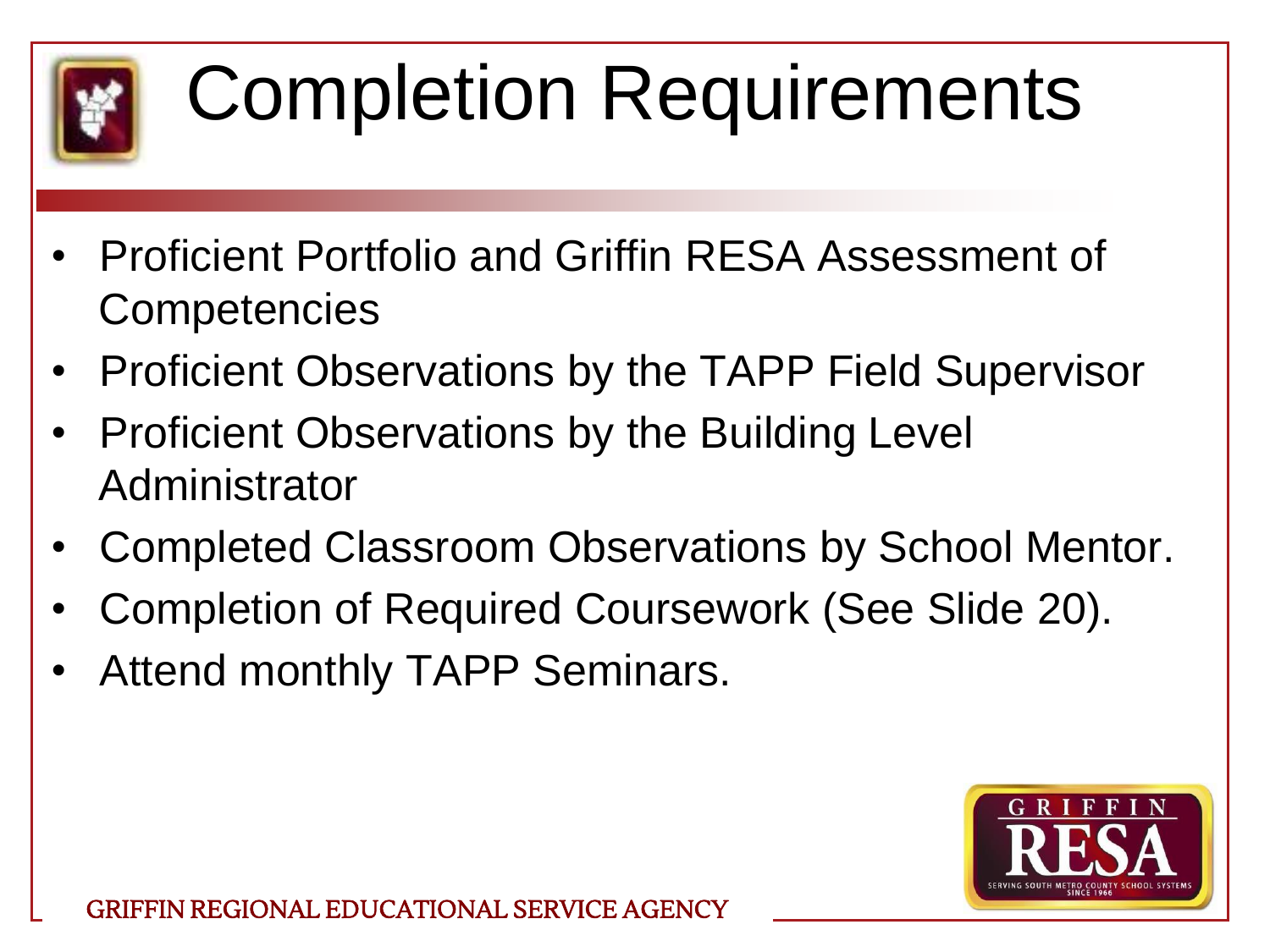

## Required Coursework

#### **All Certifications**

- Identification of the Exceptional Child
- Understanding and Support the Dyslexic Learner
- Any additional assigned Professional Learning as needed.



#### **Specific Certifications**

- The Teaching of Reading (P-12) – (Elementary, Middle, and Special Education Only)
- Nature and Needs of the Middle Grades Learner (Middle Grades Content only)
- Foundations of Reading (Elementary Education only)

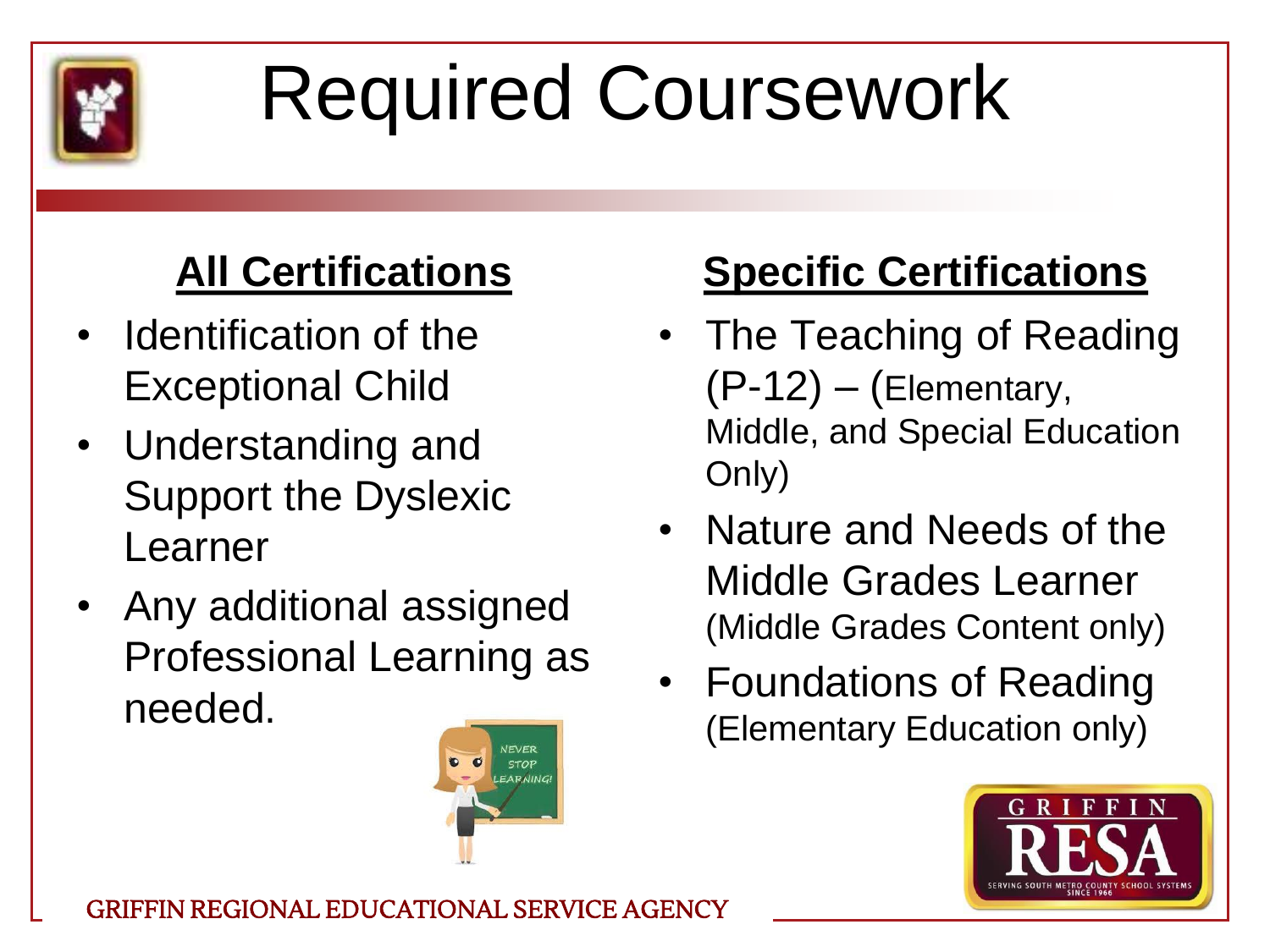

### TAPP Enrollment

|                                | 2017-2018 | 2018-2019 | 2019-2020 | 2020-2021 | 2021-2022 |
|--------------------------------|-----------|-----------|-----------|-----------|-----------|
| Total $#$ of<br><b>Interns</b> | 183       | 161       | 171       | 154       | 155       |
| $%$ in<br>Elementary<br>School | 36%       | 41%       | 35%       | 34%       | 37%       |
| % in Middle<br>School          | 31%       | 26%       | 36%       | 35%       | 30%       |
| % in High<br>School            | 33%       | 33%       | 29%       | 31%       | 33%       |

Griffin RESA's TAPP Program supports 25 teaching fields this year. 19% of TAPP interns are in the field of Special Education.

GRIFFIN REGIONAL EDUCATIONAL SERVICE AGENCY

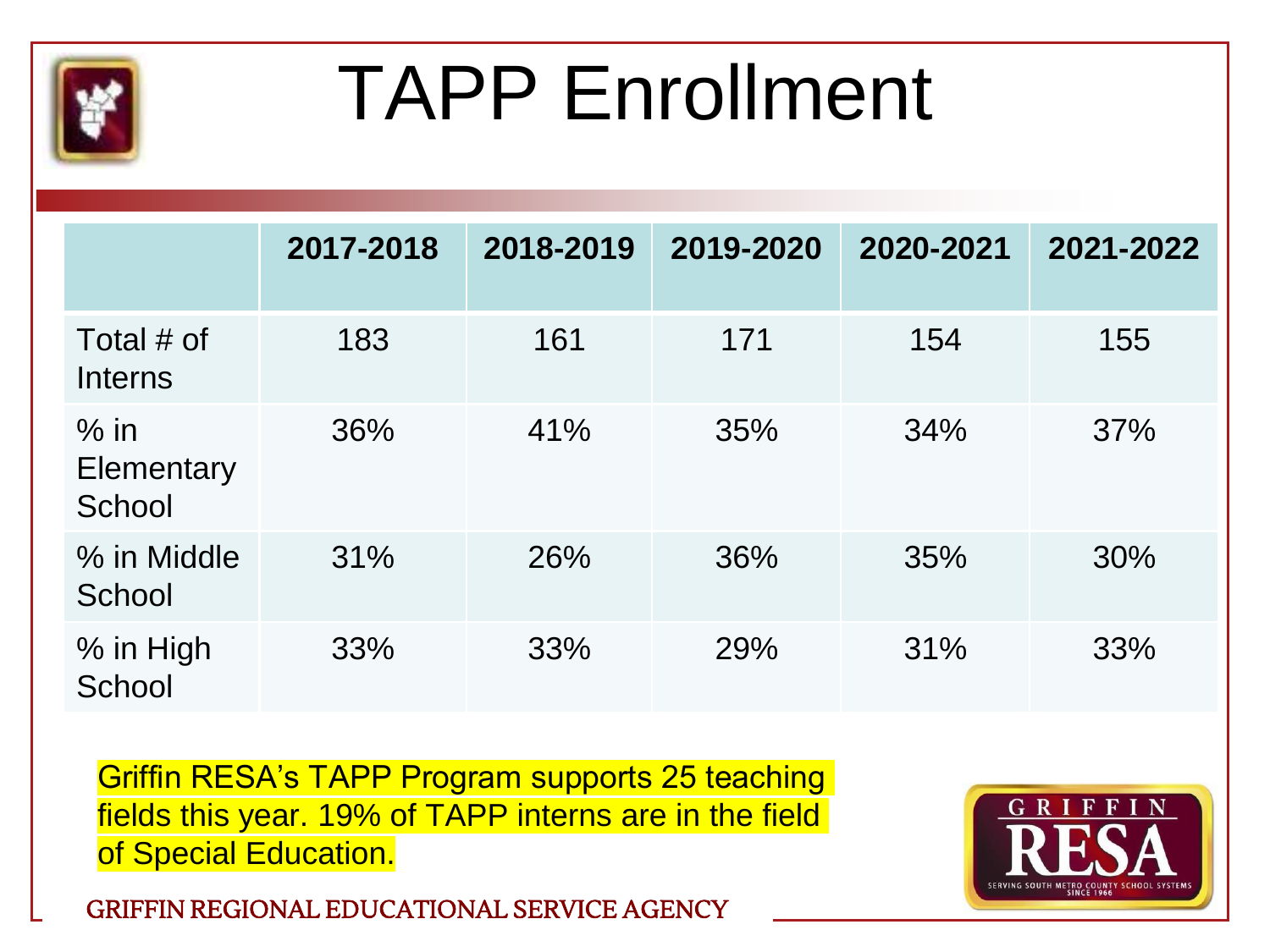

# Virtual Conference Rooms

- If you have questions regarding your path, please visit the TAPP Zoom Links.
- If you would like to speak to County Representatives, please visit the Zoom link for the county desired.
- **You will be in the waiting room so that each of you gets individualized attention.**

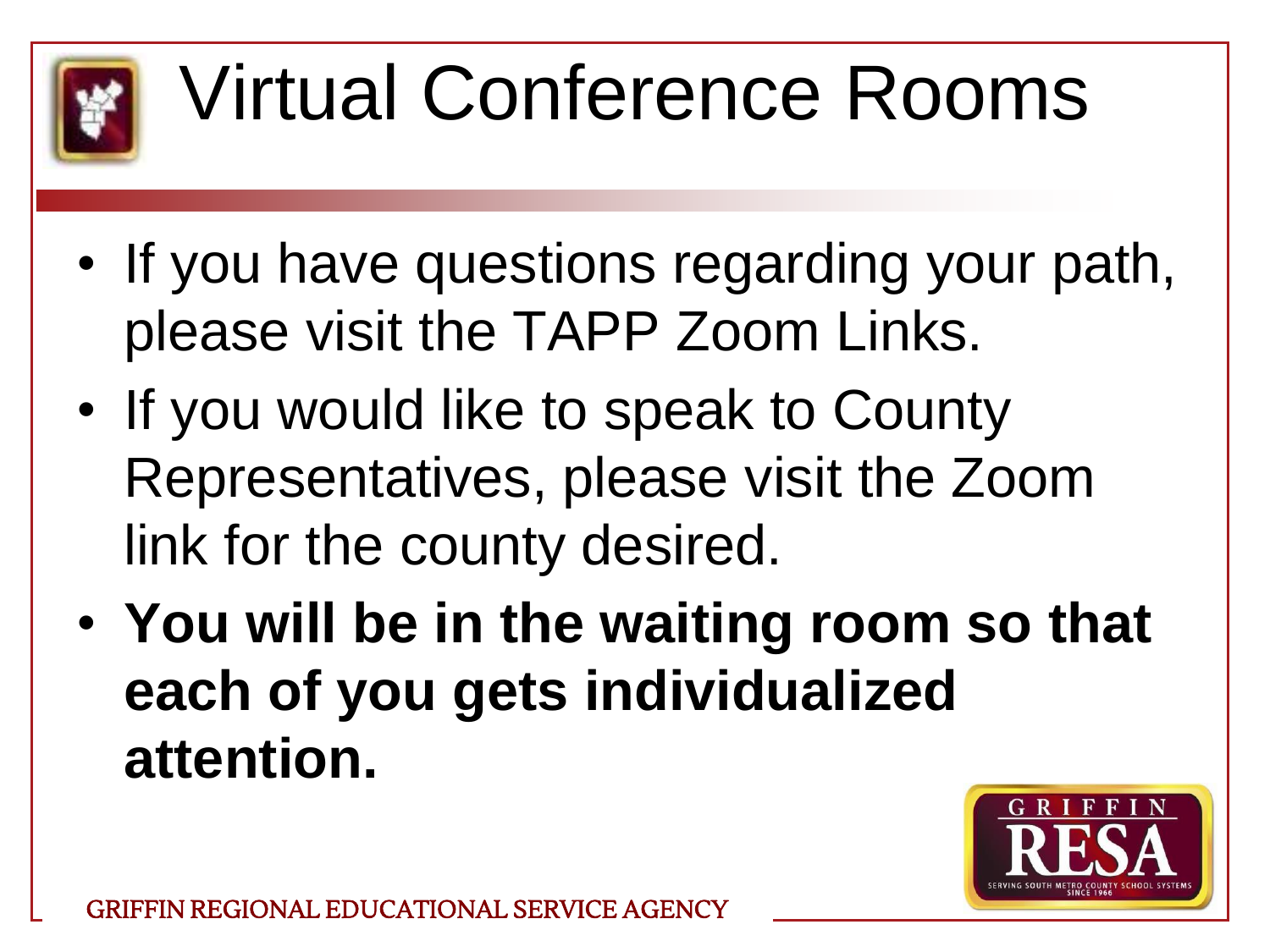

### Zoom Links for Question-and-Answer Sessions

### TAPP Department

| <b>Candidate</b>       | <b>Host Name</b>       | <b>IZoom Link</b> ∶                           |
|------------------------|------------------------|-----------------------------------------------|
| Last Name A - F        | Dr. Debbie Collins     | https://griffinresa-net.zoom.us/j/82843123085 |
| Last Name G - M        | Ms. Shawana R. Griffin | https://griffinresa-net.zoom.us/j/82965650719 |
| <b>Last Name N - S</b> | Ms. Mollie Hall        | https://griffinresa-net.zoom.us/j/84690648014 |
| Last Name T - Z        | Dr. Patti Hobby        | https://griffinresa-net.zoom.us/j/84901902404 |

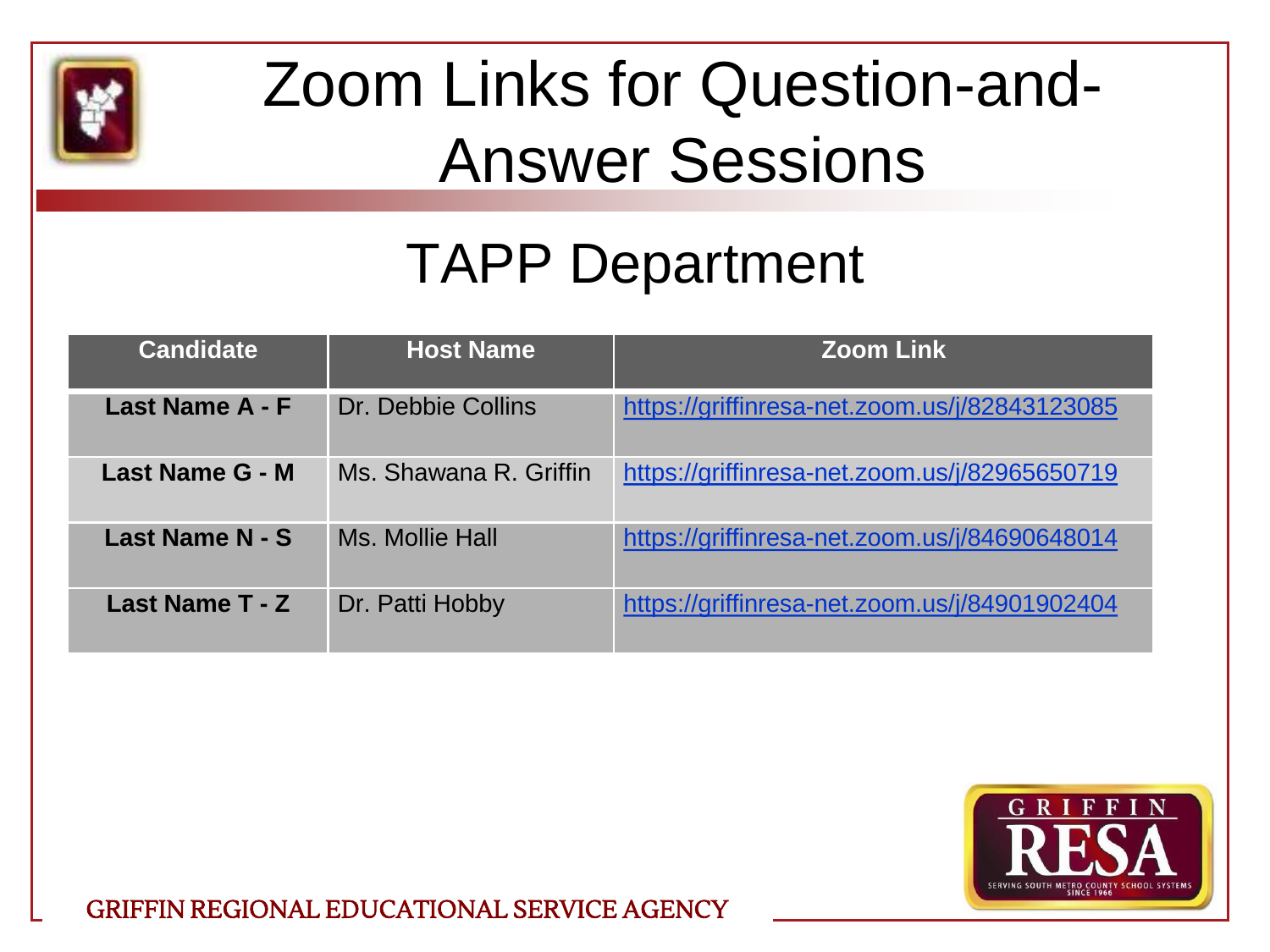

#### **Zoom Links for Question-and-Answer Sessions**

| ystem                                        | <b>Zoom Link</b>                                                                   | <b>Passcode</b> |
|----------------------------------------------|------------------------------------------------------------------------------------|-----------------|
| <b>Butts</b><br>County                       | https://griffinresa-net.zoom.us/j/84428260231?pwd=Ym1ab3NTcWFURDdOM2FKWFd5dStUUT09 | 826361          |
| <b>Fayette</b><br>County                     | https://griffinresa-net.zoom.us/j/84618654952?pwd=Wjl5NVh6Ry9nejU0eDNKNmkrZng3Zz09 | 542774          |
| <b>Henry</b><br><b>County</b>                | https://griffinresa-net.zoom.us/j/85650003233?pwd=dUlqNE5saDZibEhtWFcwM3lkWnZTUT09 | 320213          |
| Lamar<br><b>County</b>                       | https://griffinresa-net.zoom.us/j/87961420999?pwd=aXJ0a2JHelhxc3AvT3ZYeURUU3hCQT09 | 410248          |
| <b>Newton</b><br>County                      | https://griffinresa-net.zoom.us/j/83006955896?pwd=VzBlc3ZCc2xGYVY5eVVtSmYzYjN2Zz09 | 134321          |
| <b>Pike County</b>                           | https://griffinresa-net.zoom.us/j/89499924857?pwd=cm45YytaUkxiNTVWUDZ0b3U4bWJ0dz09 | 935594          |
| Griffin-<br><b>Spalding</b><br><b>County</b> | https://griffinresa-net.zoom.us/j/87455724561?pwd=OWc1eFpIUkd4TnhHK0cwNTNKWFBUUT09 | 796542          |
| <b>Thomaston</b><br>- Upson<br><b>County</b> | https://griffinresa-net.zoom.us/j/86368872463?pwd=V3F3Vi8yRTRhZHRoRG9yaUJZbjlrUT09 | 500114          |

**Serving South Metro County School Systems since 1966 BUTTS – FAYETTE – HENRY – LAMAR – NEWTON – PIKE – SPALDING – UPSON Dr. Stephanie L. Gordy, Executive Director**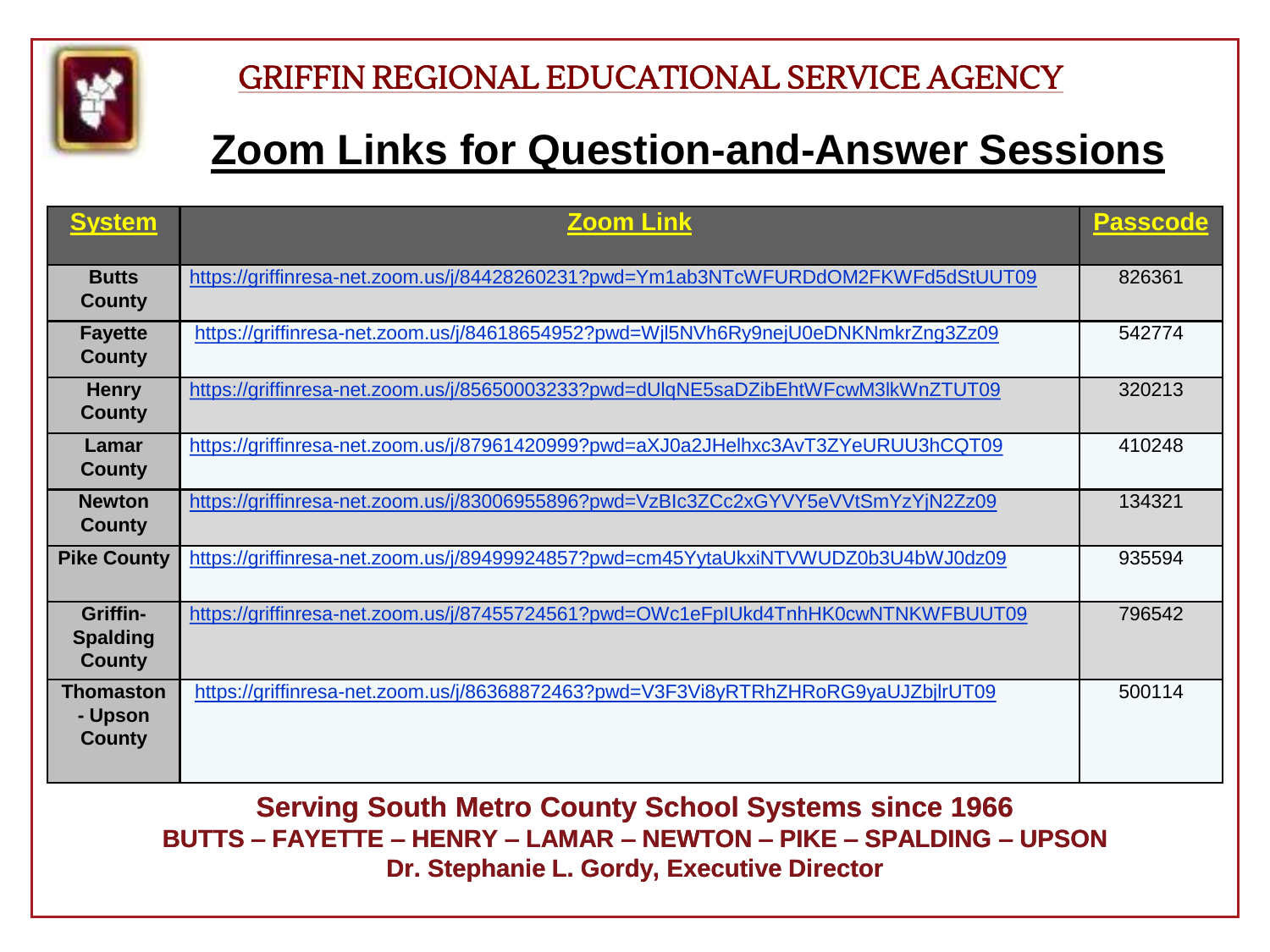

# 2022 Griffin RESA Job Fair

- Date: Saturday, April 30, 2022
- Time: 10:00 am 12:00 pm
- Location: Luella High School 603 Walker Drive, Locust Grove, Georgia

**What to bring with you:** At least 15 copies of a one-page resume to provide System Human Resources and School Representatives.

Representatives from the Griffin RESA TAPP (Teacher Academy for Preparation and Pedagogy) will also be on hand to answer questions for eligible participants.

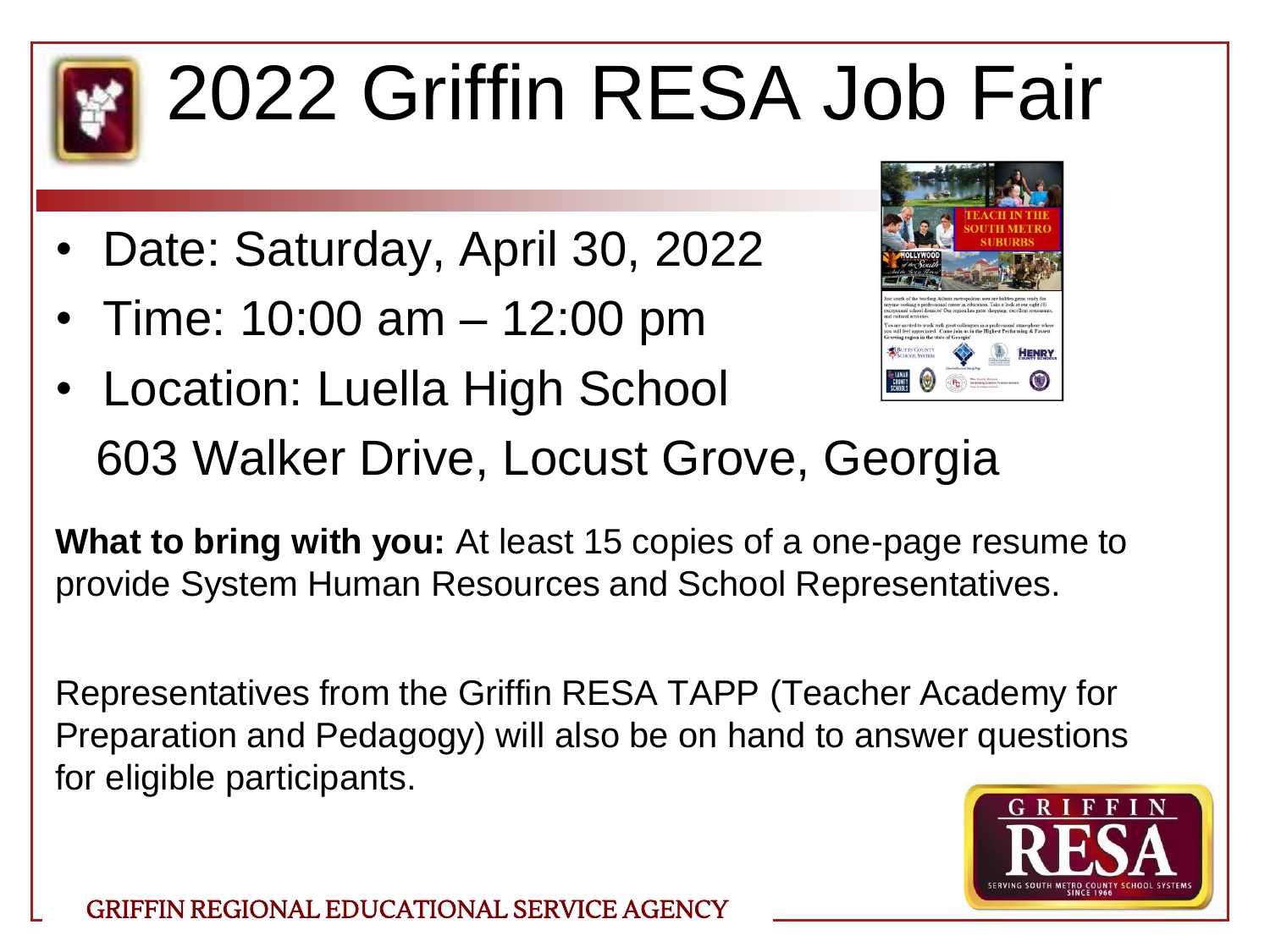



- Thank you for your interest in the GATAPP Program.
- Thank you to the Human Resource Directors from our member school systems for their presence and participation in tonight's information session.
- Thank you to our Executive Director, Dr. Stephanie Gordy.